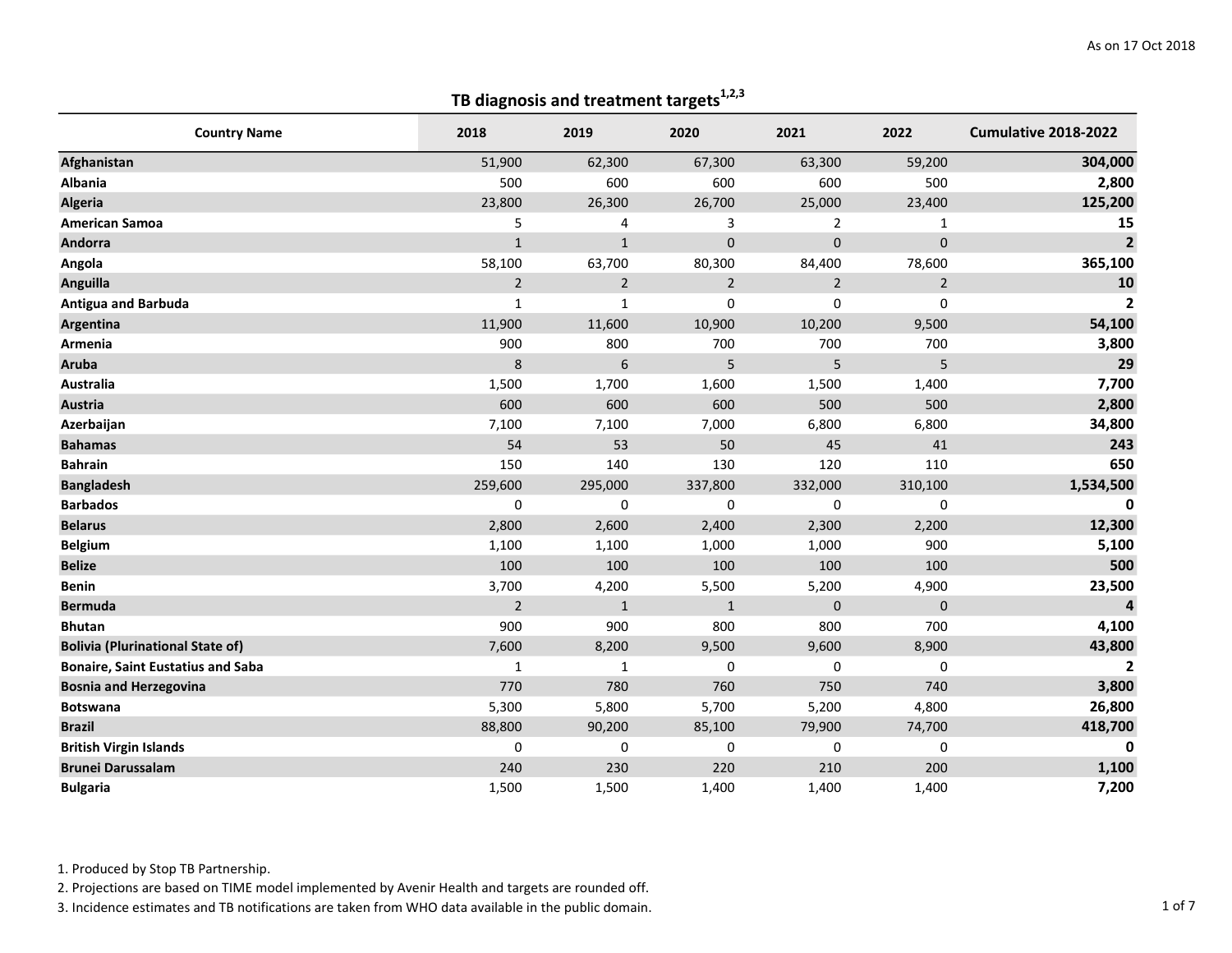| <b>Country Name</b>                          | 2018           | 2019         | 2020           | 2021           | 2022         | Cumulative 2018-2022 |
|----------------------------------------------|----------------|--------------|----------------|----------------|--------------|----------------------|
| <b>Burkina Faso</b>                          | 6,000          | 7,100        | 8,600          | 8,100          | 7,600        | 37,400               |
| <b>Burundi</b>                               | 8,200          | 9,700        | 11,700         | 10,900         | 10,200       | 50,700               |
| <b>Cabo Verde</b>                            | 300            | 300          | 400            | 400            | 400          | 1,800                |
| Cambodia                                     | 33,600         | 36,100       | 42,100         | 41,000         | 38,200       | 191,000              |
| Cameroon                                     | 25,400         | 29,600       | 38,700         | 37,600         | 35,100       | 166,400              |
| Canada                                       | 1,800          | 1,900        | 1,800          | 1,700          | 1,600        | 8,800                |
| <b>Cayman Islands</b>                        | $\overline{4}$ | 3            | $\overline{2}$ | $\mathbf{1}$   | $\mathbf 0$  | 10                   |
| <b>Central African Republic</b>              | 10,200         | 11,500       | 13,900         | 14,100         | 13,100       | 62,800               |
| Chad                                         | 12,300         | 13,500       | 16,200         | 16,300         | 15,300       | 73,600               |
| Chile                                        | 3,000          | 3,200        | 3,100          | 2,900          | 2,700        | 14,900               |
| China                                        | 795,800        | 845,400      | 790,800        | 738,200        | 687,200      | 3,857,400            |
| China, Hong Kong SAR                         | 400            | 380          | 360            | 340            | 320          | 1,800                |
| China, Macao SAR                             | 400            | 380          | 360            | 340            | 320          | 1,800                |
| Colombia                                     | 14,300         | 16,000       | 15,800         | 14,900         | 14,000       | 75,000               |
| <b>Comoros</b>                               | 300            | 300          | 300            | 300            | 200          | 1,400                |
| Congo                                        | 10,700         | 12,600       | 14,000         | 13,200         | 12,300       | 62,800               |
| <b>Cook Islands</b>                          | $\mathbf{0}$   | $\pmb{0}$    | $\mathbf 0$    | $\overline{0}$ | $\pmb{0}$    | $\mathbf 0$          |
| <b>Costa Rica</b>                            | 400            | 400          | 400            | 400            | 300          | 1,900                |
| Côte d'Ivoire                                | 21,200         | 23,700       | 30,800         | 29,000         | 26,900       | 131,600              |
| Croatia                                      | 400            | 400          | 400            | 300            | 300          | 1,800                |
| Cuba                                         | 800            | 800          | 700            | 700            | 600          | 3,600                |
| Curaçao                                      | 9              | 8            | $\overline{7}$ | 5              | 3            | 32                   |
| <b>Cyprus</b>                                | 52             | 48           | 40             | 30             | 20           | 190                  |
| <b>Czech Republic</b>                        | 500            | 600          | 500            | 500            | 500          | 2,600                |
| <b>Democratic People's Republic of Korea</b> | 109,000        | 119,000      | 112,100        | 105,100        | 98,100       | 543,300              |
| <b>Democratic Republic of the Congo</b>      | 163,900        | 200,200      | 266,900        | 251,300        | 234,900      | 1,117,200            |
| <b>Denmark</b>                               | 300            | 200          | 200            | 200            | 200          | 1,100                |
| Djibouti                                     | 2,000          | 2,000        | 1,900          | 1,700          | 1,600        | 9,200                |
| <b>Dominica</b>                              | $\mathbf{1}$   | $\mathbf{1}$ | $\mathbf{1}$   | $\mathbf{1}$   | $\mathbf{1}$ | 5                    |
| <b>Dominican Republic</b>                    | 4,100          | 4,100        | 3,800          | 3,500          | 3,200        | 18,700               |
| <b>Ecuador</b>                               | 5,900          | 6,500        | 6,900          | 6,500          | 6,000        | 31,800               |
| Egypt                                        | 8,400          | 9,300        | 10,800         | 10,400         | 9,700        | 48,600               |

1. Produced by Stop TB Partnership.

2. Projections are based on TIME model implemented by Avenir Health and targets are rounded off.

3. Incidence estimates and TB notifications are taken from WHO data available in the public domain. 2 of 7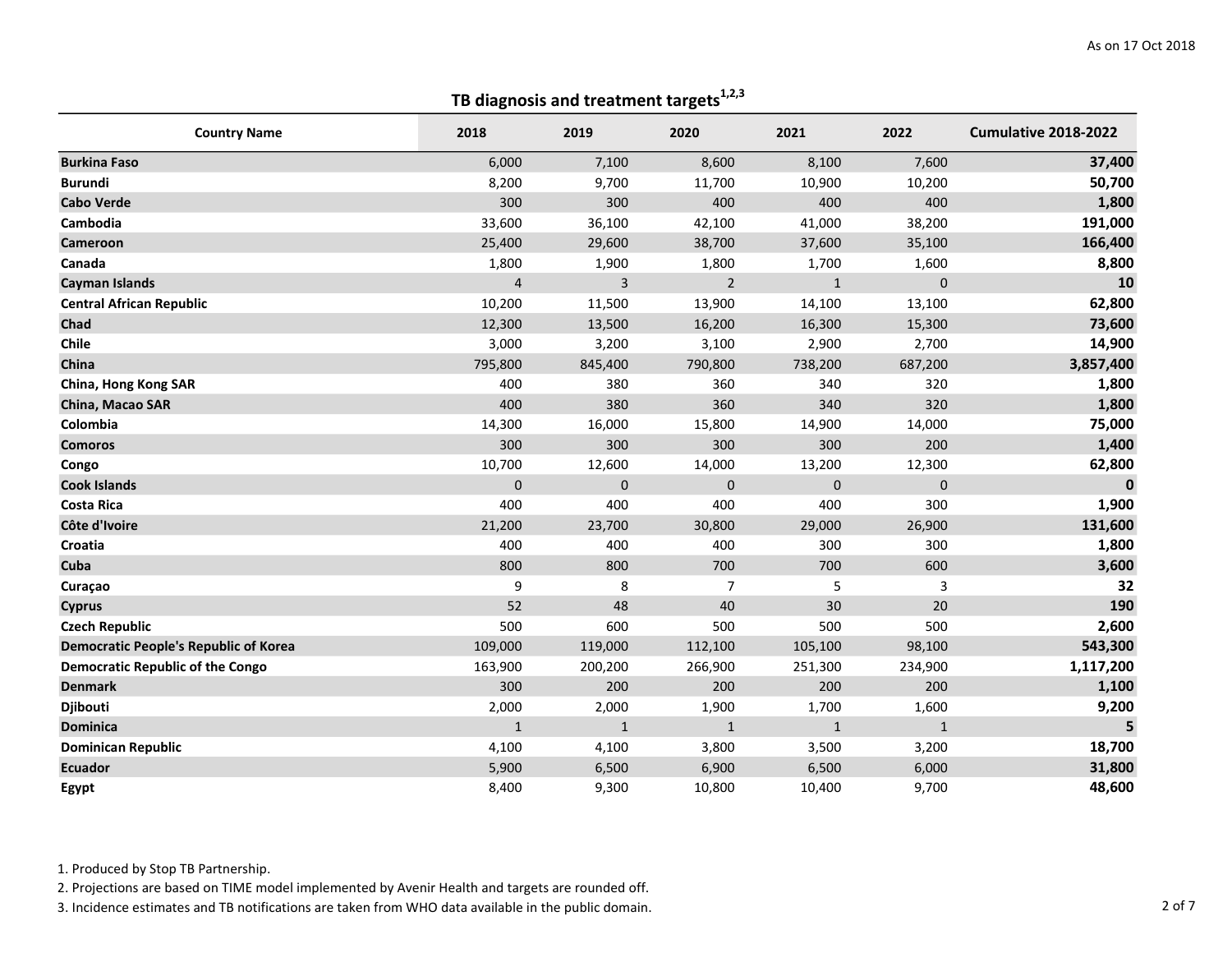| <b>Country Name</b>        | 2018      | 2019      | 2020      | 2021      | 2022      | Cumulative 2018-2022 |
|----------------------------|-----------|-----------|-----------|-----------|-----------|----------------------|
| <b>El Salvador</b>         | 4,000     | 4,600     | 5,600     | 5,400     | 5,200     | 24,800               |
| <b>Equatorial Guinea</b>   | 1,500     | 1,800     | 2,400     | 2,300     | 2,100     | 10,100               |
| <b>Eritrea</b>             | 2,000     | 1,900     | 1,800     | 1,600     | 1,500     | 8,800                |
| Estonia                    | 200       | 200       | 100       | 100       | 100       | 700                  |
| Eswatini                   | 3,100     | 3,100     | 2,700     | 2,400     | 2,200     | 13,500               |
| Ethiopia                   | 118,900   | 140,600   | 138,000   | 128,600   | 120,200   | 646,300              |
| Fiji                       | 400       | 400       | 400       | 400       | 400       | 2,000                |
| <b>Finland</b>             | 200       | 300       | 200       | 200       | 200       | 1,100                |
| <b>France</b>              | 5,100     | 4,800     | 4,500     | 4,200     | 3,900     | 22,500               |
| <b>French Polynesia</b>    | 50        | 45        | 40        | 35        | 30        | 200                  |
| Gabon                      | 5,600     | 6,400     | 8,400     | 8,500     | 8,000     | 36,900               |
| Gambia                     | 2,500     | 2,900     | 3,400     | 3,200     | 3,000     | 15,000               |
| Georgia                    | 2,800     | 2,600     | 2,500     | 2,300     | 2,300     | 12,500               |
| Germany                    | 6,000     | 5,900     | 5,600     | 5,200     | 4,800     | 27,500               |
| Ghana                      | 14,600    | 16,900    | 22,000    | 23,500    | 21,900    | 98,900               |
| Greece                     | 400       | 400       | 400       | 300       | 300       | 1,800                |
| Greenland                  | 55        | 50        | 45        | 40        | 35        | 225                  |
| Grenada                    | 3         | 4         | 4         | 3         | 3         | 17                   |
| Guam                       | 80        | 70        | 60        | 50        | 40        | 300                  |
| Guatemala                  | 3,600     | 4,000     | 4,100     | 3,800     | 3,600     | 19,100               |
| Guinea                     | 14,700    | 17,200    | 20,900    | 21,000    | 19,600    | 93,400               |
| Guinea-Bissau              | 2,300     | 2,700     | 3,300     | 3,300     | 3,100     | 14,700               |
| Guyana                     | 600       | 600       | 500       | 500       | 500       | 2,700                |
| Haiti                      | 15,400    | 17,300    | 17,300    | 16,200    | 15,100    | 81,300               |
| <b>Honduras</b>            | 2,800     | 3,100     | 3,100     | 2,900     | 2,700     | 14,600               |
| <b>Hungary</b>             | 600       | 600       | 500       | 500       | 400       | 2,600                |
| Iceland                    | 16        | 22        | 23        | 22        | 21        | 104                  |
| India                      | 2,143,200 | 2,693,100 | 2,519,600 | 2,353,100 | 2,191,000 | 11,900,000           |
| Indonesia                  | 508,100   | 805,900   | 758,200   | 710,400   | 662,500   | 3,445,100            |
| Iran (Islamic Republic of) | 9,000     | 9,500     | 9,000     | 8,300     | 7,800     | 43,600               |
| Iraq                       | 8,100     | 9,000     | 10,100    | 9,900     | 9,200     | 46,300               |
| Ireland                    | 300       | 300       | 300       | 300       | 300       | 1,500                |

1. Produced by Stop TB Partnership.

2. Projections are based on TIME model implemented by Avenir Health and targets are rounded off.

3. Incidence estimates and TB notifications are taken from WHO data available in the public domain. 3 of 7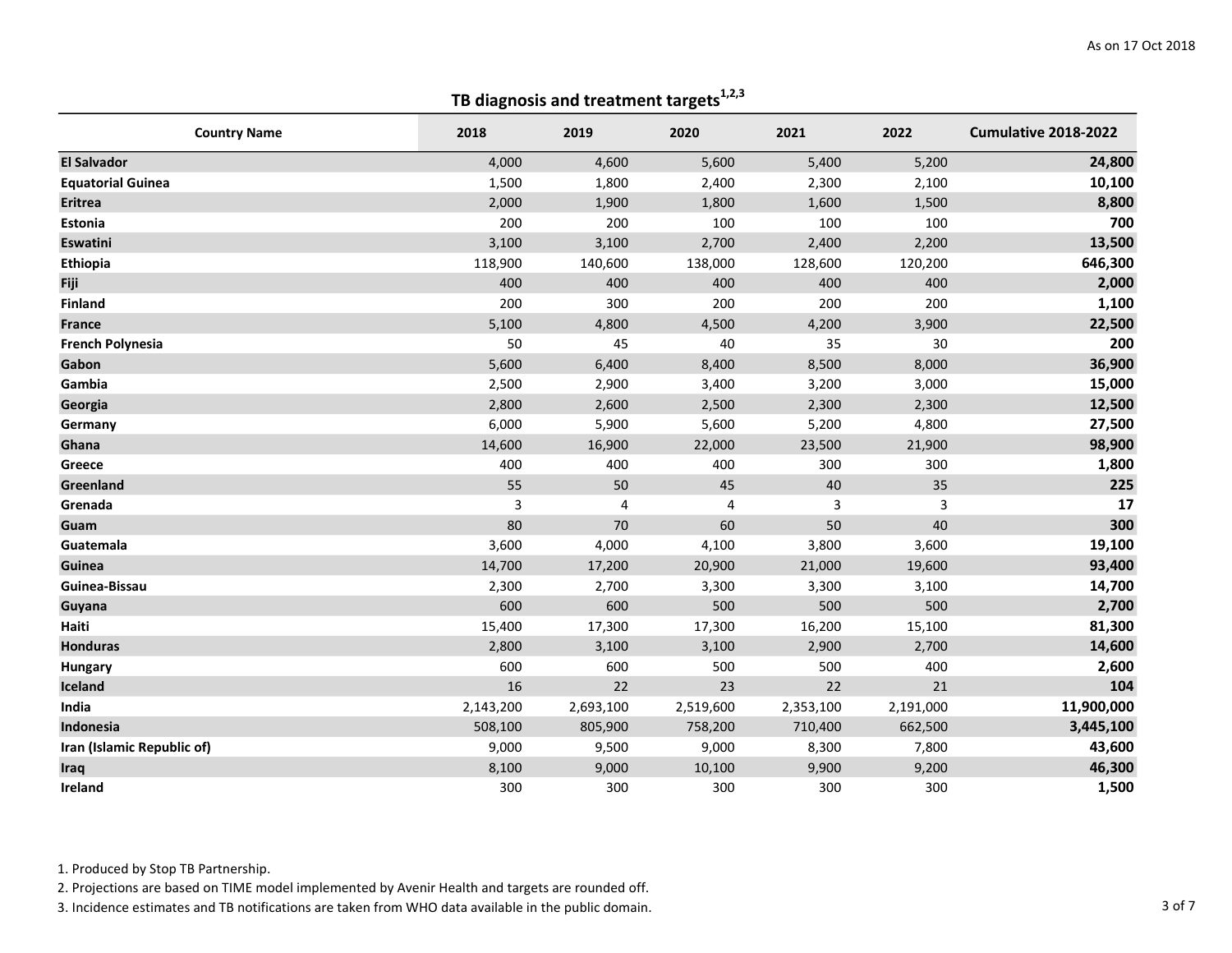| <b>Country Name</b>                     | 2018   | 2019    | 2020        | 2021    | 2022        | Cumulative 2018-2022 |
|-----------------------------------------|--------|---------|-------------|---------|-------------|----------------------|
| <b>Israel</b>                           | 200    | 200     | 200         | 100     | 100         | 800                  |
| Italy                                   | 4,300  | 4,200   | 4,000       | 3,800   | 3,500       | 19,800               |
| Jamaica                                 | 100    | 200     | 200         | 100     | 100         | 700                  |
| Japan                                   | 17,000 | 16,900  | 15,600      | 14,400  | 13,300      | 77,200               |
| Jordan                                  | 550    | 530     | 500         | 450     | 400         | 2,430                |
| Kazakhstan                              | 11,100 | 9,700   | 8,800       | 8,200   | 8,000       | 45,800               |
| Kenya                                   | 87,600 | 108,100 | 132,800     | 122,300 | 112,900     | 563,700              |
| Kiribati                                | 400    | 400     | 400         | 300     | 300         | 1,800                |
| <b>Kuwait</b>                           | 1,000  | 950     | 900         | 850     | 800         | 4,500                |
| Kyrgyzstan                              | 7,800  | 7,900   | 7,900       | 7,600   | 7,400       | 38,600               |
| Lao People's Democratic Republic        | 6,400  | 7,300   | 8,400       | 8,300   | 7,800       | 38,200               |
| Latvia                                  | 500    | 400     | 400         | 400     | 400         | 2,100                |
| Lebanon                                 | 650    | 630     | 600         | 550     | 500         | 2,930                |
| Lesotho                                 | 6,900  | 7,200   | 8,800       | 9,100   | 8,500       | 40,500               |
| Liberia                                 | 8,000  | 9,200   | 11,600      | 12,200  | 11,500      | 52,500               |
| Libya                                   | 1,500  | 1,600   | 1,700       | 1,800   | 1,900       | 8,500                |
| Lithuania                               | 1,400  | 1,300   | 1,300       | 1,300   | 1,200       | 6,500                |
| Luxembourg                              | 33     | 35      | 32          | 30      | 28          | 158                  |
| Madagascar                              | 33,000 | 39,100  | 51,900      | 55,700  | 52,200      | 231,900              |
| Malawi                                  | 16,800 | 18,400  | 22,000      | 20,700  | 19,400      | 97,300               |
| <b>Malaysia</b>                         | 26,900 | 28,900  | 27,200      | 25,600  | 23,900      | 132,500              |
| <b>Maldives</b>                         | 100    | 200     | 100         | 100     | 100         | 600                  |
| Mali                                    | 7,000  | 8,100   | 9,000       | 8,500   | 7,900       | 40,500               |
| Malta                                   | 45     | 45      | 42          | 39      | 36          | 207                  |
| <b>Marshall Islands</b>                 | 210    | 220     | 230         | 240     | 240         | 1,140                |
| Mauritania                              | 2,600  | 3,000   | 3,700       | 3,700   | 3,500       | 16,500               |
| <b>Mauritius</b>                        | 100    | 100     | 100         | 100     | 100         | 500                  |
| <b>Mexico</b>                           | 24,100 | 26,800  | 27,100      | 25,400  | 23,700      | 127,100              |
| <b>Micronesia (Federated States of)</b> | 100    | 200     | 200         | 100     | 100         | 700                  |
| Monaco                                  | 0      | 0       | $\mathbf 0$ | 0       | $\mathbf 0$ | 0                    |
| <b>Mongolia</b>                         | 4,500  | 4,800   | 4,500       | 4,200   | 3,900       | 21,900               |
| Montenegro                              | 75     | 66      | 59          | 54      | 51          | 305                  |

1. Produced by Stop TB Partnership.

2. Projections are based on TIME model implemented by Avenir Health and targets are rounded off.

3. Incidence estimates and TB notifications are taken from WHO data available in the public domain. 4 of 7 and 2 of 7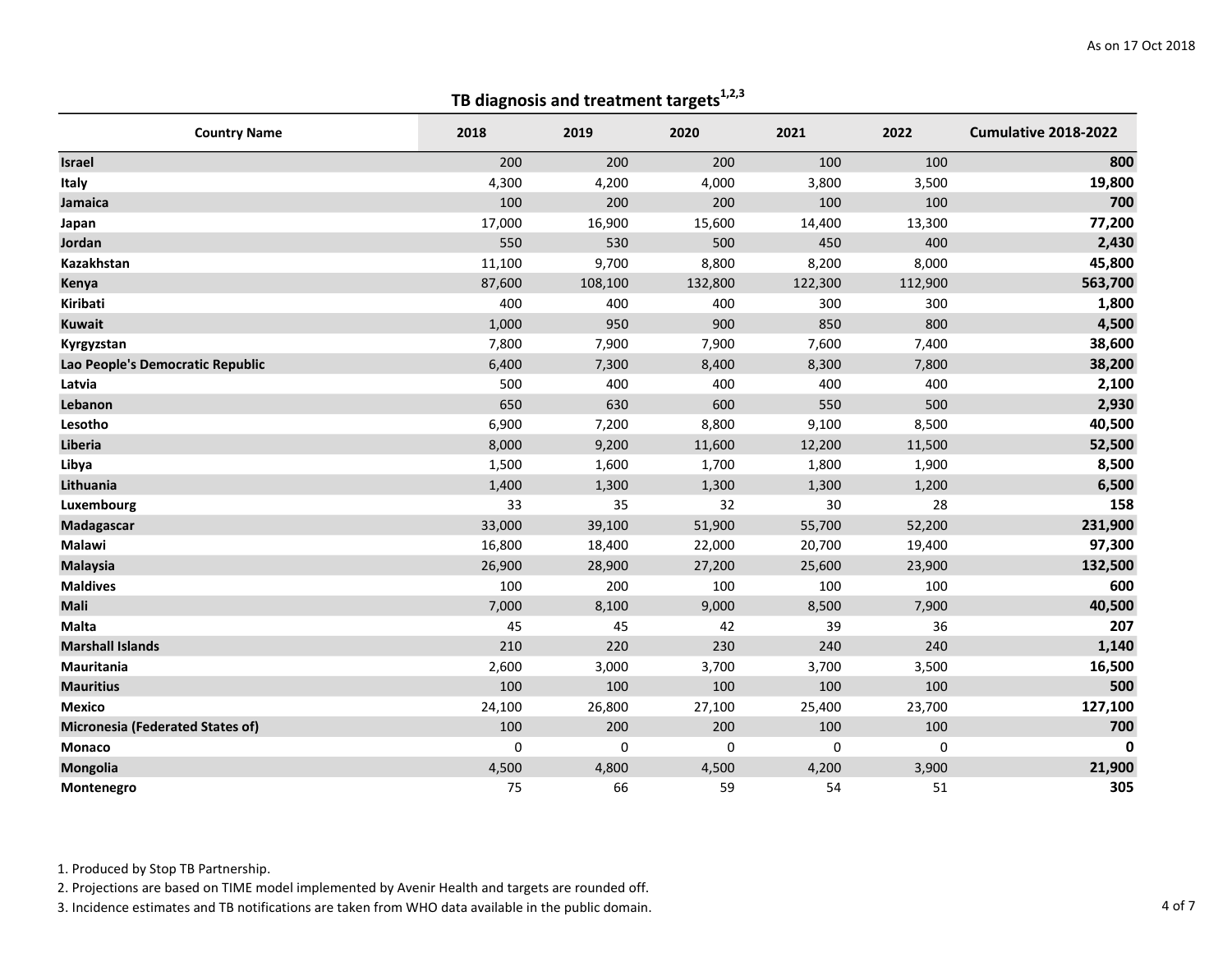| <b>Country Name</b>             | 2018         | 2019           | 2020             | 2021      | 2022         | Cumulative 2018-2022 |
|---------------------------------|--------------|----------------|------------------|-----------|--------------|----------------------|
| <b>Montserrat</b>               | $\mathbf{0}$ | $\mathbf{0}$   | $\mathbf{0}$     | 0         | $\mathbf{0}$ | $\mathbf{0}$         |
| Morocco                         | 32,200       | 34,300         | 32,300           | 30,200    | 28,100       | 157,100              |
| <b>Mozambique</b>               | 93,600       | 108,400        | 141,400          | 151,700   | 141,500      | 636,600              |
| <b>Myanmar</b>                  | 131,500      | 140,800        | 160,900          | 155,900   | 145,500      | 734,600              |
| Namibia                         | 8,700        | 9,300          | 8,900            | 8,300     | 7,700        | 42,900               |
| <b>Nauru</b>                    | 8            | $\overline{7}$ | $\boldsymbol{6}$ | 5         | 4            | 30                   |
| <b>Nepal</b>                    | 31,600       | 32,800         | 36,600           | 35,900    | 33,500       | 170,400              |
| <b>Netherlands</b>              | 800          | 800            | 700              | 700       | 600          | 3,600                |
| <b>Netherlands Antilles</b>     | 0            | $\mathbf 0$    | $\mathbf 0$      | $\pmb{0}$ | $\mathbf 0$  | $\bf{0}$             |
| <b>New Caledonia</b>            | 30           | 25             | 20               | 15        | 10           | 100                  |
| <b>New Zealand</b>              | 300          | 300            | 300              | 300       | 300          | 1,500                |
| Nicaragua                       | 2,300        | 2,400          | 2,200            | 2,000     | 1,900        | 10,800               |
| <b>Niger</b>                    | 10,600       | 11,800         | 14,000           | 14,100    | 13,100       | 63,600               |
| Nigeria                         | 114,000      | 165,900        | 287,500          | 316,600   | 295,600      | 1,179,600            |
| <b>Niue</b>                     | $\mathbf{1}$ | $\mathbf 0$    | $\mathbf 0$      | 0         | $\mathbf 0$  | $\mathbf{1}$         |
| <b>Northern Mariana Islands</b> | 40           | 35             | 30               | 25        | 20           | 150                  |
| <b>Norway</b>                   | 200          | 200            | 200              | 200       | 200          | 1,000                |
| Oman                            | 300          | 200            | 200              | 200       | 200          | 1,100                |
| Pakistan                        | 393,400      | 461,700        | 487,000          | 456,900   | 426,300      | 2,225,300            |
| Palau                           | 20           | 20             | 19               | 18        | 17           | 94                   |
| Panama                          | 1,900        | 2,200          | 2,200            | 2,100     | 2,000        | 10,400               |
| <b>Papua New Guinea</b>         | 28,900       | 33,000         | 31,800           | 29,900    | 28,000       | 151,600              |
| Paraguay                        | 2,900        | 3,100          | 2,900            | 2,800     | 2,600        | 14,300               |
| Peru                            | 31,500       | 34,700         | 34,300           | 32,100    | 30,000       | 162,600              |
| <b>Philippines</b>              | 459,600      | 492,700        | 522,500          | 503,900   | 471,300      | 2,450,000            |
| Poland                          | 5,800        | 5,400          | 4,900            | 4,500     | 4,200        | 24,800               |
| Portugal                        | 1,800        | 1,700          | 1,500            | 1,400     | 1,300        | 7,700                |
| <b>Puerto Rico</b>              | 40           | 38             | 35               | 30        | 25           | 168                  |
| Qatar                           | 600          | 550            | 500              | 450       | 400          | 2,500                |
| <b>Republic of Korea</b>        | 33,900       | 30,700         | 27,900           | 25,500    | 23,400       | 141,400              |
| <b>Republic of Moldova</b>      | 3,600        | 3,400          | 3,200            | 3,000     | 3,000        | 16,200               |
| Romania                         | 12,500       | 12,200         | 11,800           | 11,300    | 11,000       | 58,800               |

1. Produced by Stop TB Partnership.

2. Projections are based on TIME model implemented by Avenir Health and targets are rounded off.

3. Incidence estimates and TB notifications are taken from WHO data available in the public domain. 5 of 7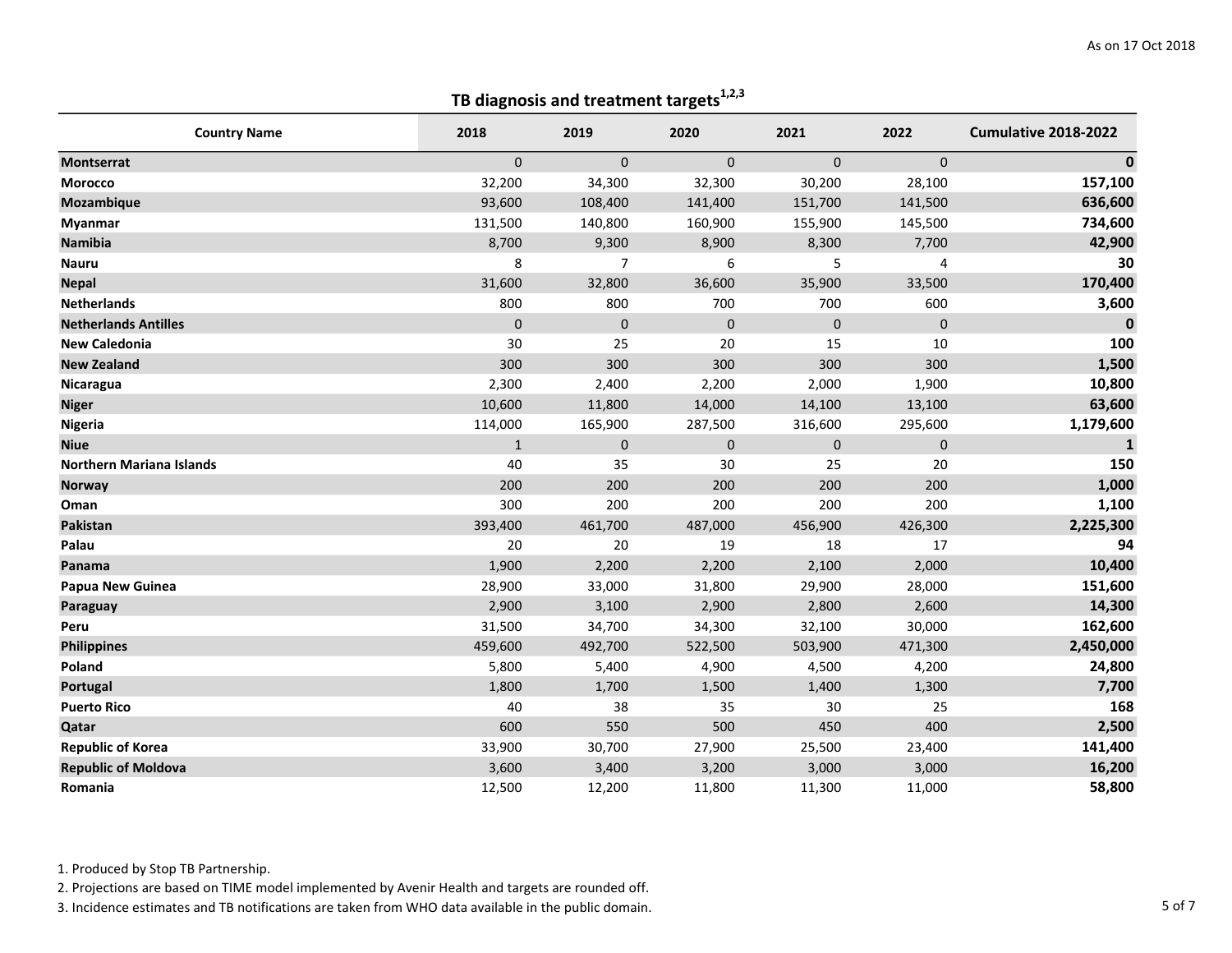| <b>Country Name</b>                       | 2018         | 2019           | 2020           | 2021           | 2022           | Cumulative 2018-2022 |
|-------------------------------------------|--------------|----------------|----------------|----------------|----------------|----------------------|
| <b>Russian Federation</b>                 | 111,400      | 108,300        | 104,100        | 100,300        | 97,900         | 522,000              |
| Rwanda                                    | 5,800        | 6,400          | 6,500          | 6,200          | 5,700          | 30,600               |
| <b>Saint Kitts and Nevis</b>              | $\mathbf{1}$ | $\mathbf{0}$   | $\Omega$       | $\mathbf 0$    | $\mathbf{0}$   | $\mathbf{1}$         |
| <b>Saint Lucia</b>                        | 13           | 14             | 16             | 16             | 15             | 74                   |
| <b>Saint Vincent and the Grenadines</b>   | 3            | $\overline{2}$ | $\overline{2}$ | $\overline{2}$ | $\overline{2}$ | 11                   |
| Samoa                                     | 31           | 35             | 40             | 40             | 38             | 184                  |
| <b>San Marino</b>                         | 0            | $\mathbf 0$    | $\mathbf 0$    | 0              | $\mathbf{0}$   | $\bf{0}$             |
| <b>Sao Tome and Principe</b>              | 100          | 200            | 200            | 100            | 100            | 700                  |
| Saudi Arabia                              | 3,000        | 2,800          | 2,600          | 2,400          | 2,200          | 13,000               |
| Senegal                                   | 14,000       | 16,400         | 17,400         | 16,300         | 15,200         | 79,300               |
| <b>Serbia</b>                             | 1,500        | 1,400          | 1,300          | 1,200          | 1,100          | 6,500                |
| <b>Seychelles</b>                         | 16           | 17             | 15             | 11             | 9              | 68                   |
| <b>Sierra Leone</b>                       | 17,000       | 18,600         | 21,000         | 21,200         | 19,900         | 97,700               |
| Singapore                                 | 2,500        | 2,500          | 2,300          | 2,200          | 2,000          | 11,500               |
| <b>Sint Maarten (Dutch part)</b>          | 5            | $\overline{4}$ | $\overline{4}$ | $\overline{2}$ | $\overline{2}$ | 17                   |
| Slovakia                                  | 200          | 200            | 200            | 200            | 200            | 1,000                |
| Slovenia                                  | 100          | 100            | 94             | 87             | 80             | 461                  |
| Solomon Islands                           | 400          | 400            | 400            | 400            | 400            | 2,000                |
| <b>Somalia</b>                            | 17,700       | 20,800         | 25,400         | 26,000         | 24,300         | 114,200              |
| <b>South Africa</b>                       | 213,600      | 221,600        | 215,400        | 194,900        | 178,300        | 1,023,800            |
| <b>South Sudan</b>                        | 11,100       | 12,600         | 14,300         | 14,100         | 13,200         | 65,300               |
| <b>Spain</b>                              | 4,500        | 4,300          | 4,000          | 3,700          | 3,500          | 20,000               |
| Sri Lanka                                 | 8,500        | 10,400         | 11,500         | 10,700         | 10,000         | 51,100               |
| Sudan                                     | 22,200       | 25,900         | 28,200         | 26,300         | 24,500         | 127,100              |
| <b>Suriname</b>                           | 100          | 100            | 100            | 100            | 100            | 500                  |
| Sweden                                    | 500          | 400            | 400            | 400            | 300            | 2,000                |
| <b>Switzerland</b>                        | 600          | 600            | 600            | 500            | 500            | 2,800                |
| <b>Syrian Arab Republic</b>               | 2,900        | 3,200          | 3,000          | 2,800          | 2,600          | 14,500               |
| Tajikistan                                | 6,300        | 6,300          | 6,300          | 6,100          | 6,000          | 31,000               |
| <b>Thailand</b>                           | 86,400       | 97,400         | 102,800        | 96,100         | 89,700         | 472,400              |
| The Former Yugoslav Republic of Macedonia | 230          | 240            | 250            | 230            | 200            | 1,150                |
| <b>Timor-Leste</b>                        | 3,600        | 3,800          | 4,200          | 4,100          | 3,800          | 19,500               |

1. Produced by Stop TB Partnership.

2. Projections are based on TIME model implemented by Avenir Health and targets are rounded off.

3. Incidence estimates and TB notifications are taken from WHO data available in the public domain. 6 of 7